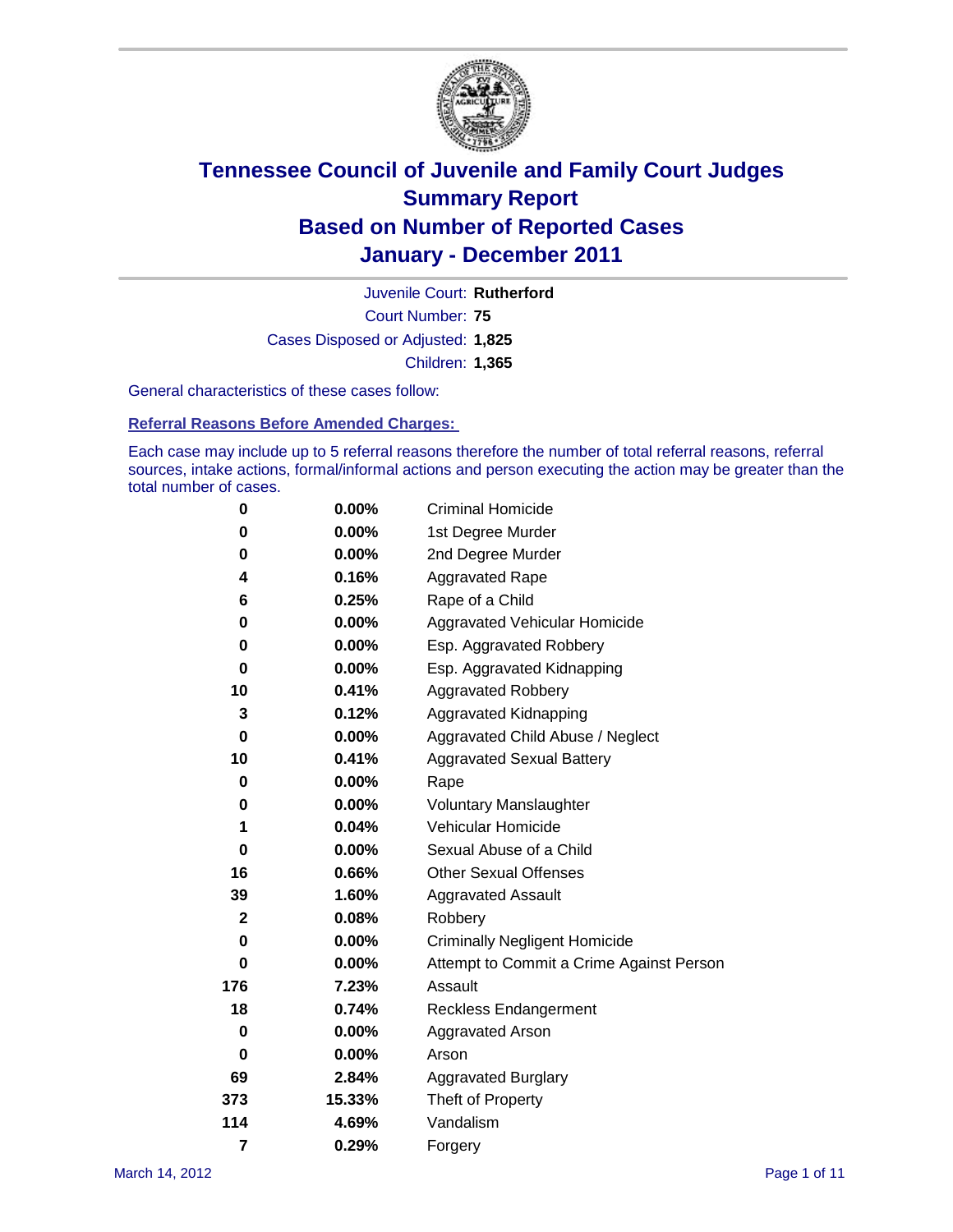

Court Number: **75** Juvenile Court: **Rutherford** Cases Disposed or Adjusted: **1,825** Children: **1,365**

#### **Referral Reasons Before Amended Charges:**

Each case may include up to 5 referral reasons therefore the number of total referral reasons, referral sources, intake actions, formal/informal actions and person executing the action may be greater than the total number of cases.

| $\pmb{0}$   | 0.00% | <b>Worthless Checks</b>                                     |
|-------------|-------|-------------------------------------------------------------|
| 12          | 0.49% | Illegal Possession / Fraudulent Use of Credit / Debit Cards |
| 35          | 1.44% | <b>Burglary</b>                                             |
| 5           | 0.21% | Unauthorized Use of a Vehicle                               |
| 1           | 0.04% | <b>Cruelty to Animals</b>                                   |
| 34          | 1.40% | Sale of Controlled Substances                               |
| 67          | 2.75% | <b>Other Drug Offenses</b>                                  |
| 140         | 5.75% | Possession of Controlled Substances                         |
| 1           | 0.04% | <b>Criminal Attempt</b>                                     |
| 8           | 0.33% | Carrying Weapons on School Property                         |
| 30          | 1.23% | Unlawful Carrying / Possession of a Weapon                  |
| 31          | 1.27% | <b>Evading Arrest</b>                                       |
| $\mathbf 0$ | 0.00% | Escape                                                      |
| 15          | 0.62% | Driving Under Influence (DUI)                               |
| 70          | 2.88% | Possession / Consumption of Alcohol                         |
| 53          | 2.18% | Resisting Stop, Frisk, Halt, Arrest or Search               |
| 5           | 0.21% | <b>Aggravated Criminal Trespass</b>                         |
| 1           | 0.04% | Harassment                                                  |
| 0           | 0.00% | Failure to Appear                                           |
| 7           | 0.29% | Filing a False Police Report                                |
| 0           | 0.00% | Criminal Impersonation                                      |
| 152         | 6.25% | <b>Disorderly Conduct</b>                                   |
| 32          | 1.32% | <b>Criminal Trespass</b>                                    |
| 31          | 1.27% | <b>Public Intoxication</b>                                  |
| 0           | 0.00% | Gambling                                                    |
| 43          | 1.77% | <b>Traffic</b>                                              |
| 0           | 0.00% | Local Ordinances                                            |
| 0           | 0.00% | Violation of Wildlife Regulations                           |
| 0           | 0.00% | Contempt of Court                                           |
| 163         | 6.70% | Violation of Probation                                      |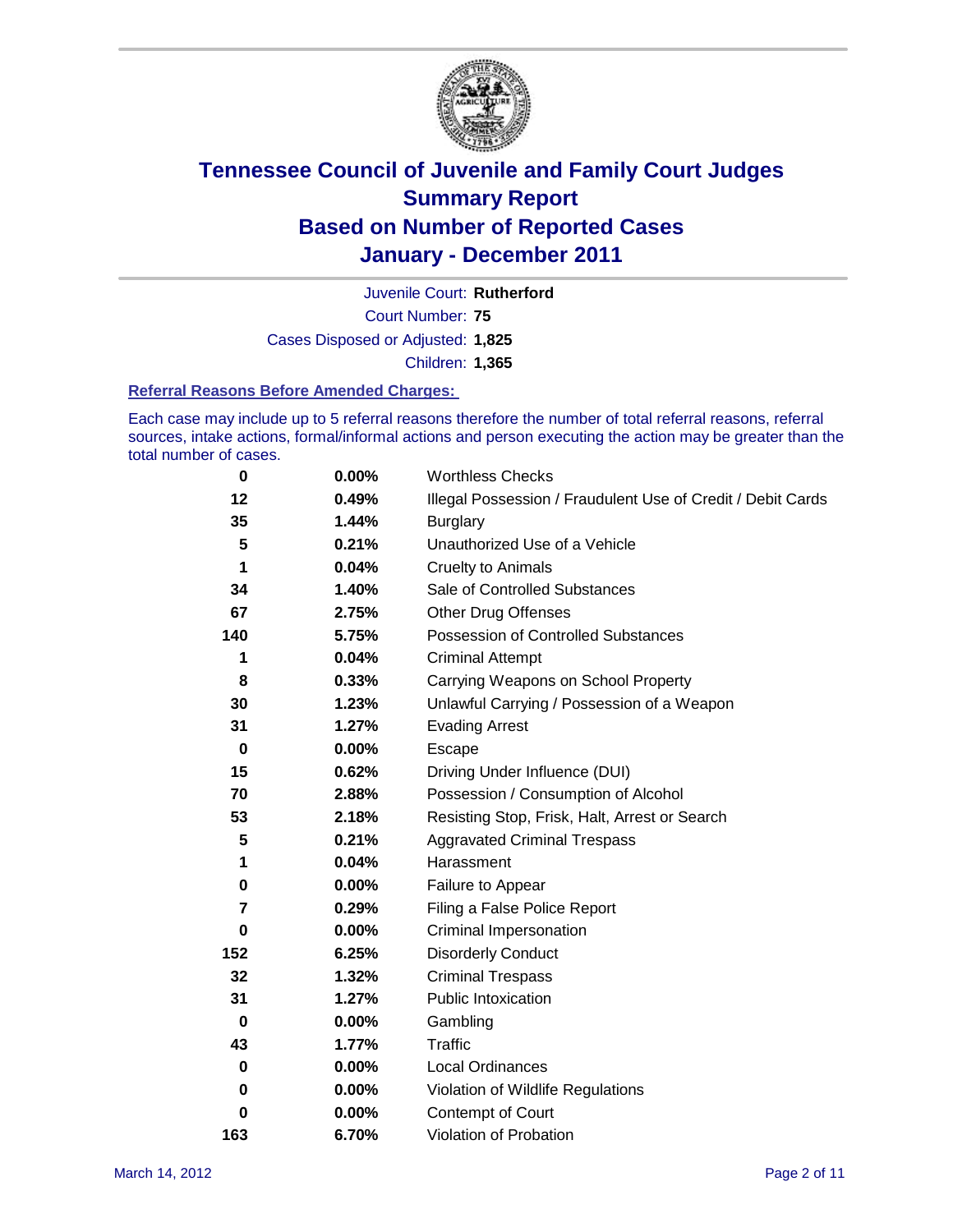

Court Number: **75** Juvenile Court: **Rutherford** Cases Disposed or Adjusted: **1,825** Children: **1,365**

#### **Referral Reasons Before Amended Charges:**

Each case may include up to 5 referral reasons therefore the number of total referral reasons, referral sources, intake actions, formal/informal actions and person executing the action may be greater than the total number of cases.

| 0           | 0.00%    | Violation of Aftercare                 |
|-------------|----------|----------------------------------------|
| 63          | 2.59%    | <b>Unruly Behavior</b>                 |
| 273         | 11.22%   | Truancy                                |
| 17          | 0.70%    | In-State Runaway                       |
| $\bf{0}$    | 0.00%    | Out-of-State Runaway                   |
| 17          | 0.70%    | Possession of Tobacco Products         |
| 78          | 3.21%    | Violation of a Valid Court Order       |
| 34          | 1.40%    | Violation of Curfew                    |
| $\mathbf 0$ | 0.00%    | Sexually Abused Child                  |
| 0           | 0.00%    | <b>Physically Abused Child</b>         |
| 0           | 0.00%    | Dependency / Neglect                   |
| 0           | 0.00%    | <b>Termination of Parental Rights</b>  |
| 0           | 0.00%    | <b>Violation of Pretrial Diversion</b> |
| 0           | 0.00%    | Violation of Informal Adjustment       |
| 4           | 0.16%    | <b>Judicial Review</b>                 |
| 0           | 0.00%    | <b>Administrative Review</b>           |
| 0           | $0.00\%$ | <b>Foster Care Review</b>              |
| 0           | 0.00%    | Custody                                |
| 0           | 0.00%    | Visitation                             |
| 0           | 0.00%    | Paternity / Legitimation               |
| 0           | $0.00\%$ | <b>Child Support</b>                   |
| 0           | 0.00%    | <b>Request for Medical Treatment</b>   |
| 0           | 0.00%    | <b>Consent to Marry</b>                |
| 163         | 6.70%    | Other                                  |
| 2,433       | 100.00%  | <b>Total Referrals</b>                 |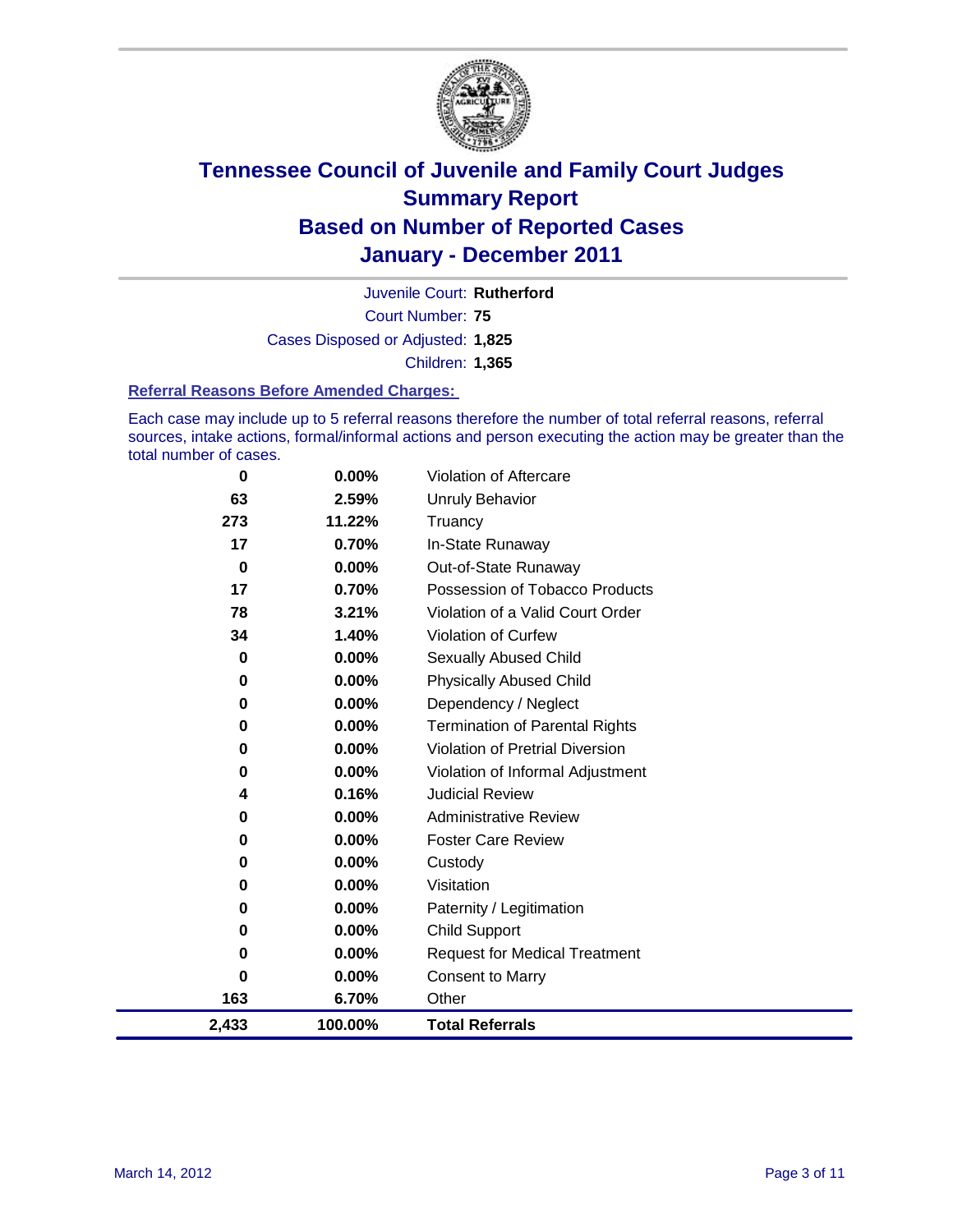

|       | Juvenile Court: Rutherford        |                                   |  |  |
|-------|-----------------------------------|-----------------------------------|--|--|
|       | <b>Court Number: 75</b>           |                                   |  |  |
|       | Cases Disposed or Adjusted: 1,825 |                                   |  |  |
|       | Children: 1,365                   |                                   |  |  |
|       | <b>Referral Sources: 1</b>        |                                   |  |  |
| 1,237 | 50.84%                            | Law Enforcement                   |  |  |
| 232   | 9.54%                             | Parents                           |  |  |
| 0     | 0.00%                             | <b>Relatives</b>                  |  |  |
| 0     | 0.00%                             | Self                              |  |  |
| 382   | 15.70%                            | School                            |  |  |
| 0     | 0.00%                             | <b>CSA</b>                        |  |  |
| 63    | 2.59%                             | <b>DCS</b>                        |  |  |
| 0     | 0.00%                             | <b>Other State Department</b>     |  |  |
| 0     | 0.00%                             | <b>District Attorney's Office</b> |  |  |
| 147   | 6.04%                             | <b>Court Staff</b>                |  |  |
| 0     | 0.00%                             | Social Agency                     |  |  |
| 0     | 0.00%                             | <b>Other Court</b>                |  |  |
| 323   | 13.28%                            | Victim                            |  |  |
| 0     | 0.00%                             | Child & Parent                    |  |  |
| 0     | 0.00%                             | Hospital                          |  |  |
| 0     | 0.00%                             | Unknown                           |  |  |
| 49    | 2.01%                             | Other                             |  |  |
| 2,433 | 100.00%                           | <b>Total Referral Sources</b>     |  |  |

### **Age of Child at Referral: 2**

| 0<br>0 | 0.00%<br>0.00% | Ages 19 and Over<br><b>Unknown</b> |  |
|--------|----------------|------------------------------------|--|
|        |                |                                    |  |
|        |                |                                    |  |
| 411    | 30.11%         | Ages 17 through 18                 |  |
| 583    | 42.71%         | Ages 15 through 16                 |  |
| 254    | 18.61%         | Ages 13 through 14                 |  |
| 82     | 6.01%          | Ages 11 through 12                 |  |
| 35     | 2.56%          | Ages 10 and Under                  |  |
|        |                |                                    |  |

<sup>1</sup> If different than number of Referral Reasons (2433), verify accuracy of your court's data.

<sup>2</sup> One child could be counted in multiple categories, verify accuracy of your court's data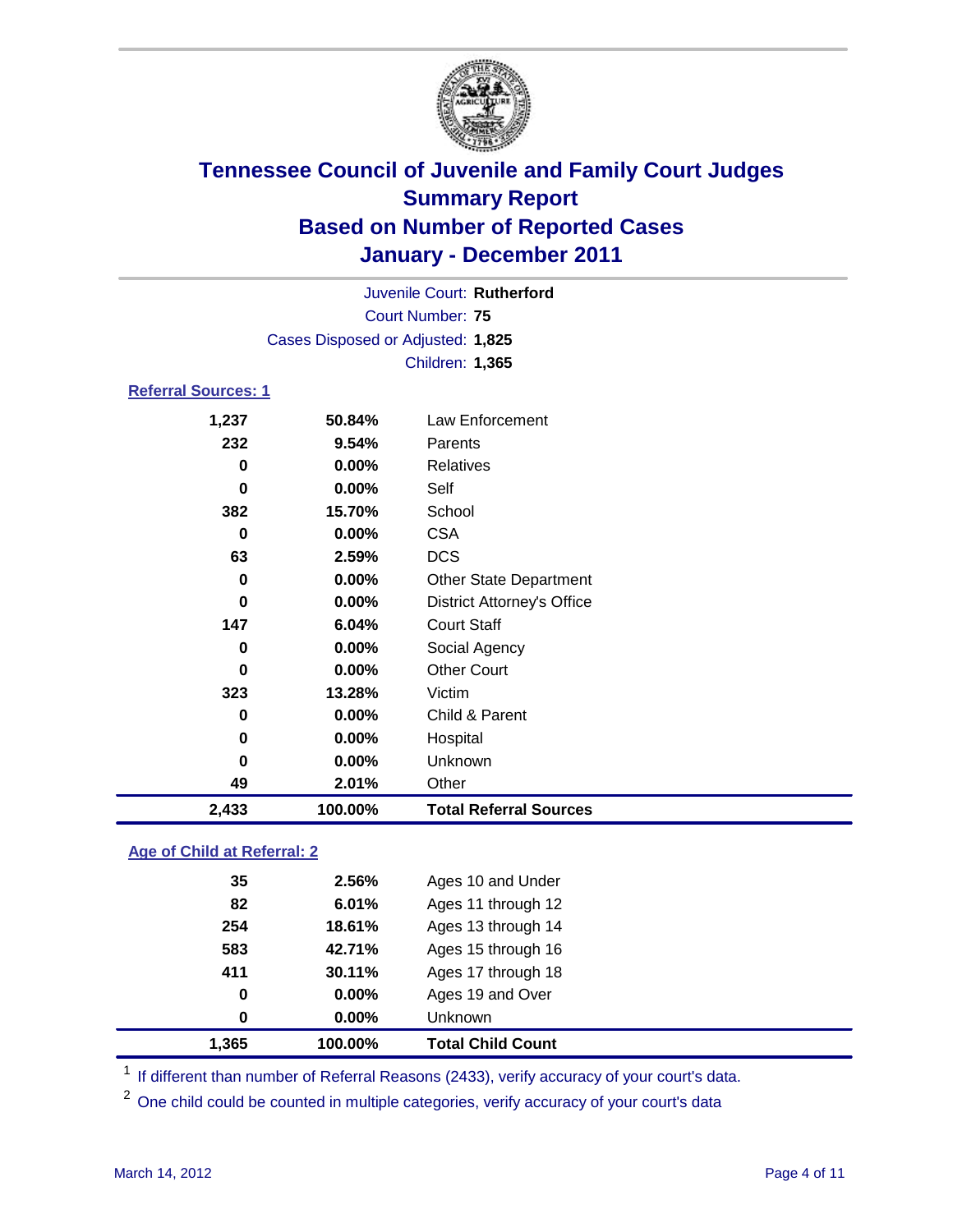

| Juvenile Court: Rutherford              |                                   |                          |  |  |  |
|-----------------------------------------|-----------------------------------|--------------------------|--|--|--|
|                                         | Court Number: 75                  |                          |  |  |  |
|                                         | Cases Disposed or Adjusted: 1,825 |                          |  |  |  |
|                                         |                                   | Children: 1,365          |  |  |  |
| Sex of Child: 1                         |                                   |                          |  |  |  |
| 893                                     | 65.42%                            | Male                     |  |  |  |
| 471                                     | 34.51%                            | Female                   |  |  |  |
| 1                                       | 0.07%                             | Unknown                  |  |  |  |
| 1,365                                   | 100.00%                           | <b>Total Child Count</b> |  |  |  |
| Race of Child: 1                        |                                   |                          |  |  |  |
| 848                                     | 62.12%                            | White                    |  |  |  |
| 410                                     | 30.04%                            | African American         |  |  |  |
| $\mathbf 0$                             | 0.00%                             | Native American          |  |  |  |
| 21                                      | 1.54%                             | Asian                    |  |  |  |
| 9                                       | 0.66%                             | Mixed                    |  |  |  |
| 77                                      | 5.64%                             | Unknown                  |  |  |  |
| 1,365                                   | 100.00%                           | <b>Total Child Count</b> |  |  |  |
| <b>Hispanic Origin: 1</b>               |                                   |                          |  |  |  |
| 79                                      | 5.79%                             | Yes                      |  |  |  |
| 838                                     | 61.39%                            | No                       |  |  |  |
| 448                                     | 32.82%                            | Unknown                  |  |  |  |
| 1,365                                   | 100.00%                           | <b>Total Child Count</b> |  |  |  |
| <b>School Enrollment of Children: 1</b> |                                   |                          |  |  |  |
| 1,221                                   | 89.45%                            | Yes                      |  |  |  |
| 30                                      | 2.20%                             | <b>No</b>                |  |  |  |
| 114                                     | 8.35%                             | Unknown                  |  |  |  |
| 1,365                                   | 100.00%                           | <b>Total Child Count</b> |  |  |  |

<sup>1</sup> One child could be counted in multiple categories, verify accuracy of your court's data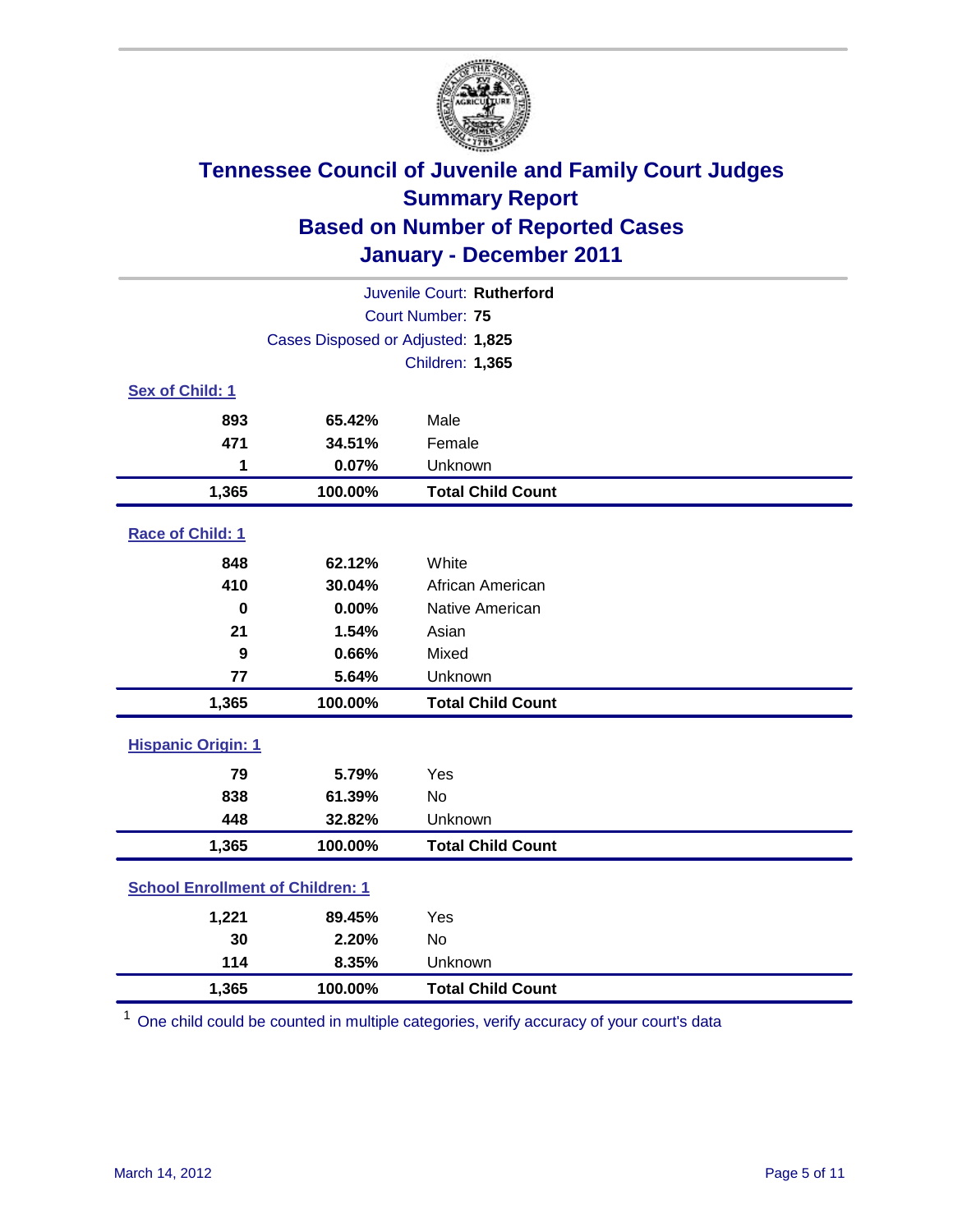

Court Number: **75** Juvenile Court: **Rutherford** Cases Disposed or Adjusted: **1,825** Children: **1,365**

### **Living Arrangement of Child at Time of Referral: 1**

| 1,365 | 100.00%  | <b>Total Child Count</b>     |
|-------|----------|------------------------------|
| 8     | 0.59%    | Other                        |
| 512   | 37.51%   | <b>Unknown</b>               |
| 0     | $0.00\%$ | Independent                  |
| 0     | $0.00\%$ | In an Institution            |
| 0     | $0.00\%$ | In a Residential Center      |
| 1     | $0.07\%$ | In a Group Home              |
| 13    | 0.95%    | With Foster Family           |
| 0     | $0.00\%$ | With Adoptive Parents        |
| 90    | $6.59\%$ | <b>With Relatives</b>        |
| 98    | 7.18%    | With Father                  |
| 404   | 29.60%   | <b>With Mother</b>           |
| 51    | 3.74%    | With Mother and Stepfather   |
| 17    | 1.25%    | With Father and Stepmother   |
| 171   | 12.53%   | With Both Biological Parents |
|       |          |                              |

### **Type of Detention: 2**

| 1,825 | 100.00%  | <b>Total Detention Count</b> |  |
|-------|----------|------------------------------|--|
| 4     | 0.22%    | Other                        |  |
| 990   | 54.25%   | Does Not Apply               |  |
| 0     | 0.00%    | Unknown                      |  |
| 0     | 0.00%    | <b>Psychiatric Hospital</b>  |  |
| 0     | 0.00%    | Jail - No Separation         |  |
| 0     | $0.00\%$ | Jail - Partial Separation    |  |
| 0     | 0.00%    | Jail - Complete Separation   |  |
| 831   | 45.53%   | Juvenile Detention Facility  |  |
| 0     | $0.00\%$ | Non-Secure Placement         |  |
|       |          |                              |  |

<sup>1</sup> One child could be counted in multiple categories, verify accuracy of your court's data

<sup>2</sup> If different than number of Cases (1825) verify accuracy of your court's data.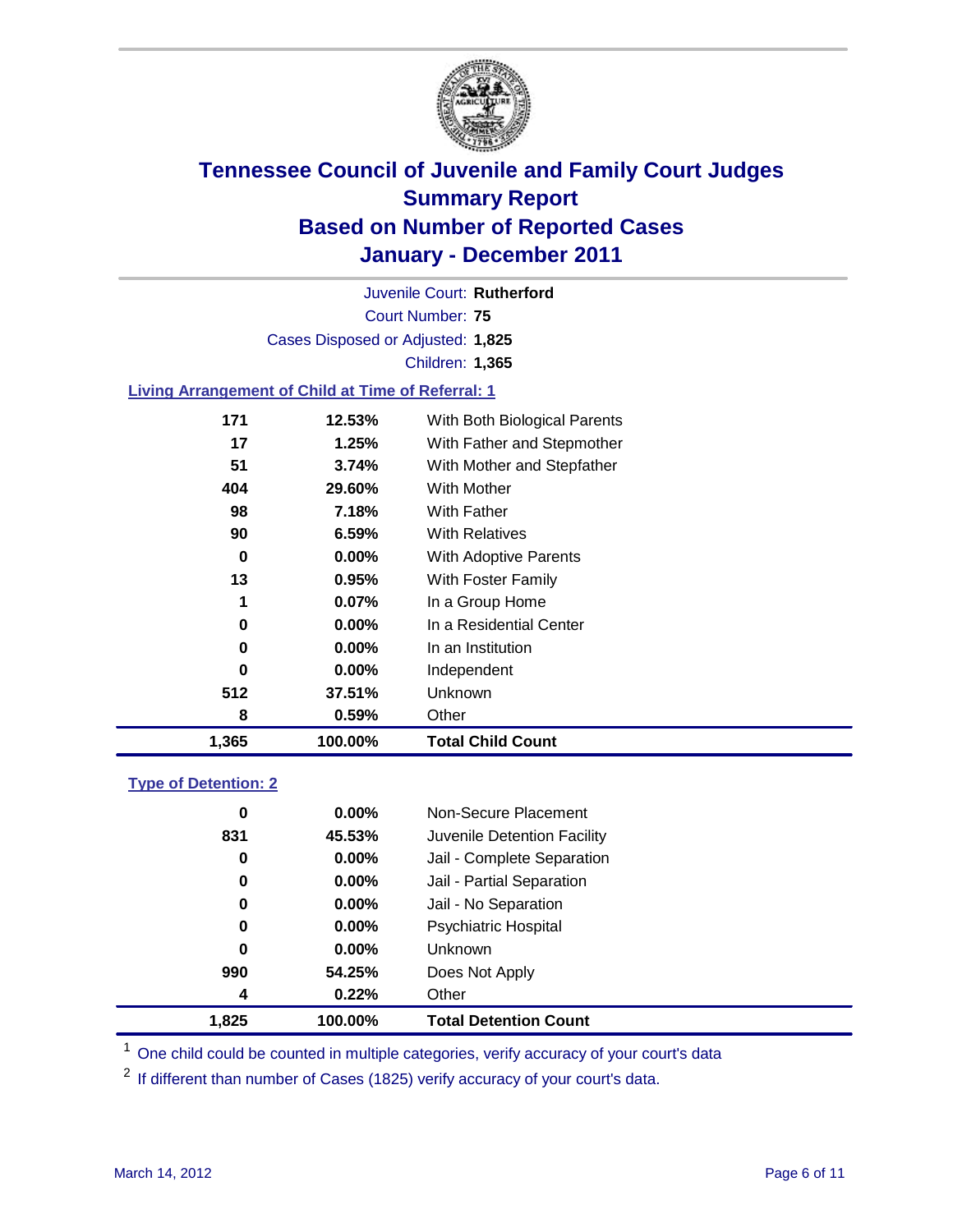

|                                                    | Juvenile Court: Rutherford        |                                      |  |  |
|----------------------------------------------------|-----------------------------------|--------------------------------------|--|--|
|                                                    | Court Number: 75                  |                                      |  |  |
|                                                    | Cases Disposed or Adjusted: 1,825 |                                      |  |  |
|                                                    |                                   | Children: 1,365                      |  |  |
| <b>Placement After Secure Detention Hearing: 1</b> |                                   |                                      |  |  |
| 815                                                | 44.66%                            | Returned to Prior Living Arrangement |  |  |
| 12                                                 | 0.66%                             | Juvenile Detention Facility          |  |  |
| $\mathbf 0$                                        | 0.00%                             | Jail                                 |  |  |
| $\mathbf{2}$                                       | 0.11%                             | Shelter / Group Home                 |  |  |
| $\mathbf{2}$                                       | 0.11%                             | <b>Foster Family Home</b>            |  |  |
| $\bf{0}$                                           | 0.00%                             | Psychiatric Hospital                 |  |  |
| 2                                                  | 0.11%                             | Unknown                              |  |  |
| 990                                                | 54.25%                            | Does Not Apply                       |  |  |
| $\mathbf{2}$                                       | 0.11%                             | Other                                |  |  |
| 1,825                                              | 100.00%                           | <b>Total Placement Count</b>         |  |  |
| <b>Intake Actions: 2</b>                           |                                   |                                      |  |  |
|                                                    |                                   |                                      |  |  |
| 2,380                                              | 97.82%                            | <b>Petition Filed</b>                |  |  |
| 0                                                  | 0.00%                             | <b>Motion Filed</b>                  |  |  |
| 0                                                  | 0.00%                             | <b>Citation Processed</b>            |  |  |
| 0                                                  | 0.00%                             | Notification of Paternity Processed  |  |  |
| 3                                                  | 0.12%                             | Scheduling of Judicial Review        |  |  |
| 0                                                  | 0.00%                             | Scheduling of Administrative Review  |  |  |
| 0                                                  | 0.00%                             | Scheduling of Foster Care Review     |  |  |
| $\bf{0}$                                           | 0.00%                             | Unknown                              |  |  |
| 0                                                  | 0.00%                             | Does Not Apply                       |  |  |
| 50                                                 | 2.06%                             | Other                                |  |  |
| 2,433                                              | 100.00%                           | <b>Total Intake Count</b>            |  |  |

<sup>1</sup> If different than number of Cases (1825) verify accuracy of your court's data.

<sup>2</sup> If different than number of Referral Reasons (2433), verify accuracy of your court's data.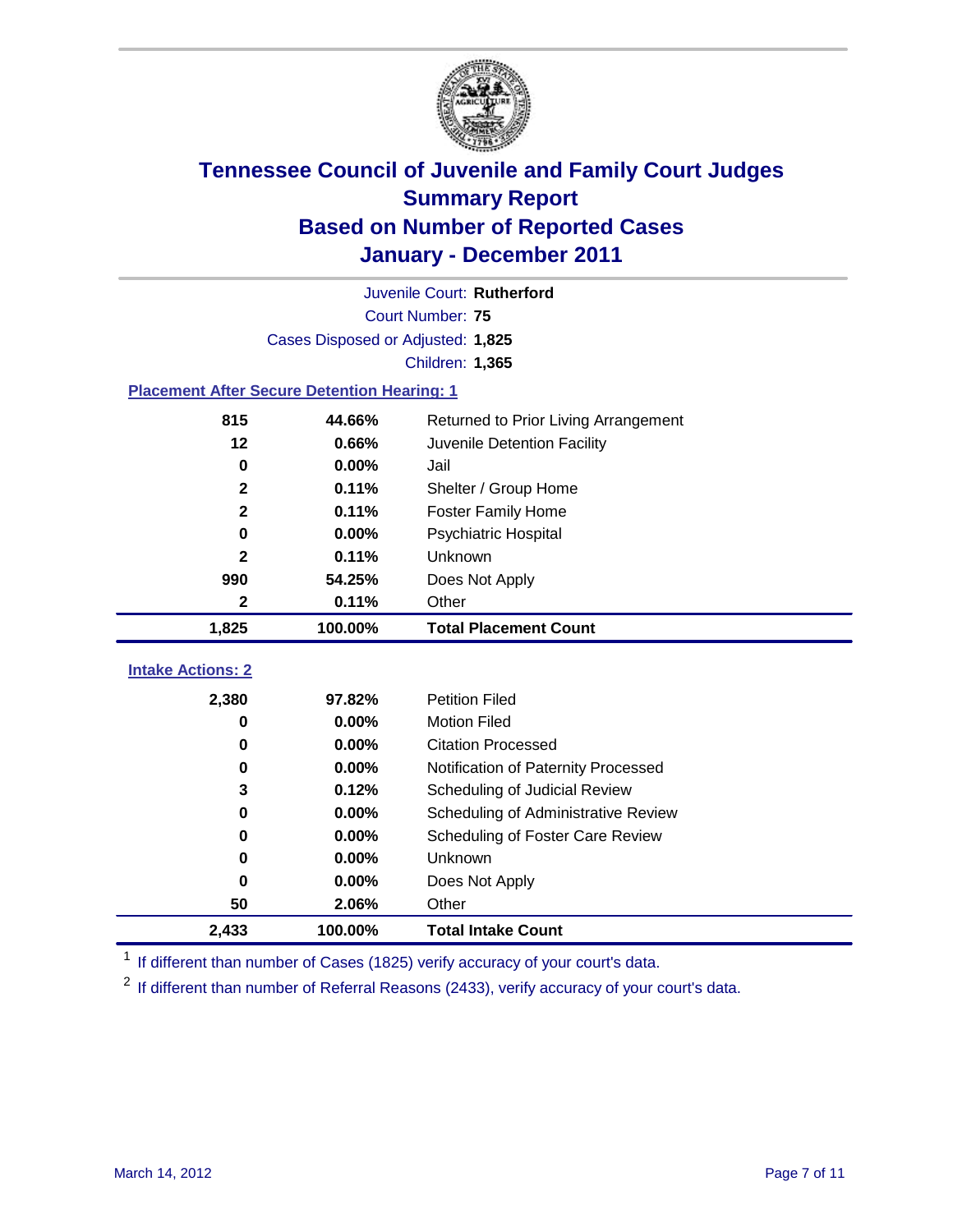

Court Number: **75** Juvenile Court: **Rutherford** Cases Disposed or Adjusted: **1,825** Children: **1,365**

### **Last Grade Completed by Child: 1**

| $\bf{0}$                                | 0.00%    | Too Young for School         |  |
|-----------------------------------------|----------|------------------------------|--|
| $\bf{0}$                                | 0.00%    | Preschool                    |  |
| $\bf{0}$                                | 0.00%    | Kindergarten                 |  |
| 1                                       | 0.07%    | 1st Grade                    |  |
| 0                                       | 0.00%    | 2nd Grade                    |  |
| 6                                       | 0.44%    | 3rd Grade                    |  |
| 10                                      | 0.73%    | 4th Grade                    |  |
| 19                                      | 1.39%    | 5th Grade                    |  |
| 43                                      | 3.15%    | 6th Grade                    |  |
| 80                                      | 5.86%    | 7th Grade                    |  |
| 144                                     | 10.55%   | 8th Grade                    |  |
| 151                                     | 11.06%   | 9th Grade                    |  |
| 120                                     | 8.79%    | 10th Grade                   |  |
| 71                                      | 5.20%    | 11th Grade                   |  |
| 10                                      | 0.73%    | 12th Grade                   |  |
| 0                                       | 0.00%    | Non-Graded Special Ed        |  |
| 0                                       | 0.00%    | <b>GED</b>                   |  |
| 0                                       | $0.00\%$ | Graduated                    |  |
| 0                                       | 0.00%    | <b>Never Attended School</b> |  |
| 710                                     | 52.01%   | Unknown                      |  |
| $\bf{0}$                                | 0.00%    | Other                        |  |
| 1,365                                   | 100.00%  | <b>Total Child Count</b>     |  |
| <b>Enrolled in Special Education: 1</b> |          |                              |  |

| 1,365 | 100.00% | <b>Total Child Count</b> |  |
|-------|---------|--------------------------|--|
| 937   | 68.64%  | Unknown                  |  |
| 371   | 27.18%  | No                       |  |
| 57    | 4.18%   | Yes                      |  |
|       |         |                          |  |

One child could be counted in multiple categories, verify accuracy of your court's data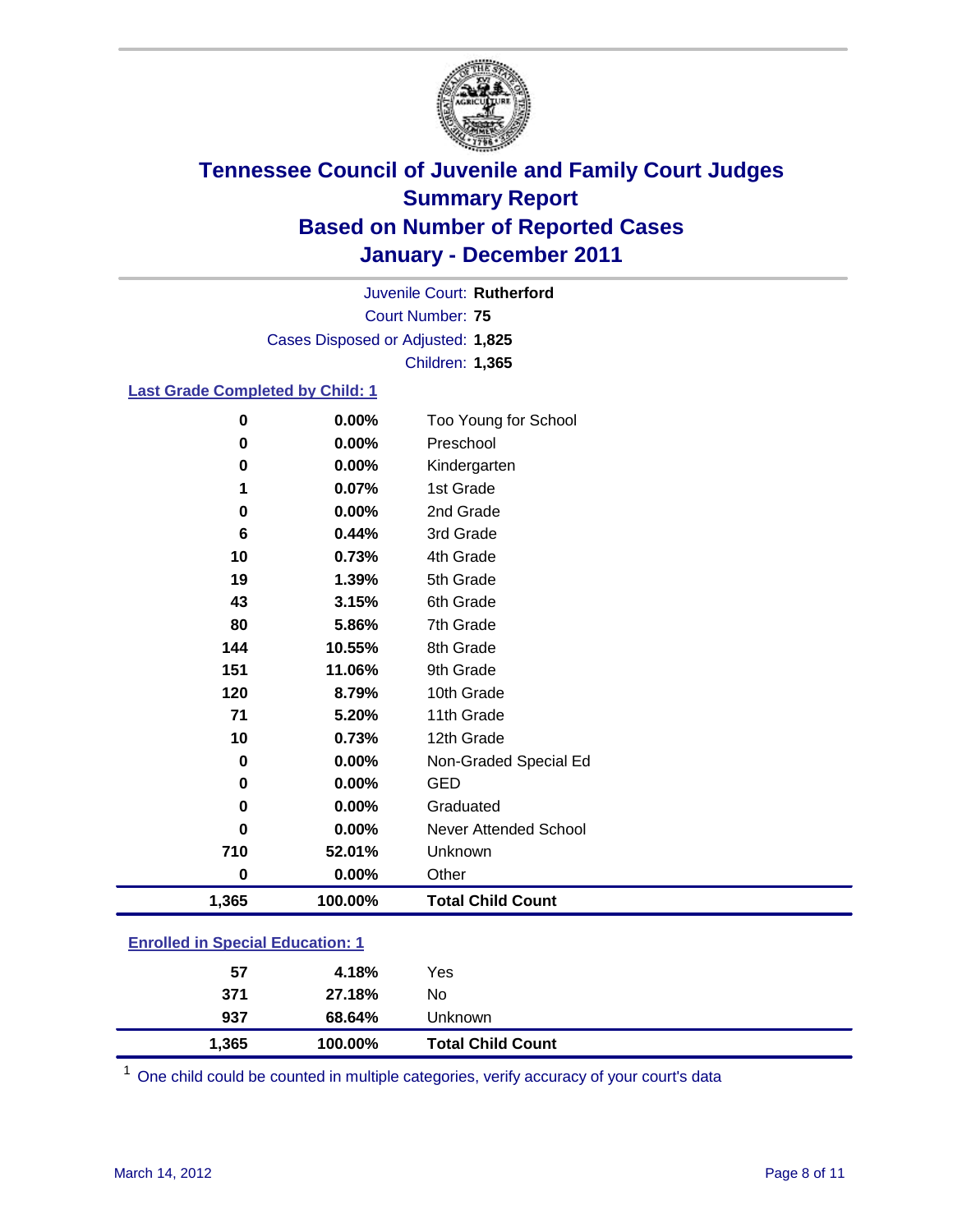

|                              |                                   | Juvenile Court: Rutherford |
|------------------------------|-----------------------------------|----------------------------|
|                              |                                   | Court Number: 75           |
|                              | Cases Disposed or Adjusted: 1,825 |                            |
|                              |                                   | Children: 1,365            |
| <b>Action Executed By: 1</b> |                                   |                            |
| 2,420                        | 99.47%                            | Judge                      |
| $\bf{0}$                     | $0.00\%$                          | Magistrate                 |
| $\bf{0}$                     | $0.00\%$                          | <b>YSO</b>                 |
| 13                           | 0.53%                             | Other                      |
| 0                            | 0.00%                             | Unknown                    |
| 2,433                        | 100.00%                           | <b>Total Action Count</b>  |

### **Formal / Informal Actions: 1**

| 507   | 20.84%   | Dismissed                                        |
|-------|----------|--------------------------------------------------|
| 0     | $0.00\%$ | Retired / Nolle Prosequi                         |
| 782   | 32.14%   | <b>Complaint Substantiated Delinquent</b>        |
| 317   | 13.03%   | <b>Complaint Substantiated Status Offender</b>   |
| 0     | $0.00\%$ | <b>Complaint Substantiated Dependent/Neglect</b> |
| 0     | $0.00\%$ | <b>Complaint Substantiated Abused</b>            |
| 0     | $0.00\%$ | <b>Complaint Substantiated Mentally III</b>      |
| 0     | $0.00\%$ | Informal Adjustment                              |
| 758   | 31.15%   | <b>Pretrial Diversion</b>                        |
| 12    | 0.49%    | <b>Transfer to Adult Court Hearing</b>           |
| 0     | $0.00\%$ | Charges Cleared by Transfer to Adult Court       |
| 0     | $0.00\%$ | <b>Special Proceeding</b>                        |
| 0     | $0.00\%$ | <b>Review Concluded</b>                          |
| 0     | $0.00\%$ | Case Held Open                                   |
| 57    | 2.34%    | Other                                            |
| 0     | $0.00\%$ | <b>Unknown</b>                                   |
| 2,433 | 100.00%  | <b>Total Action Count</b>                        |

<sup>1</sup> If different than number of Referral Reasons (2433), verify accuracy of your court's data.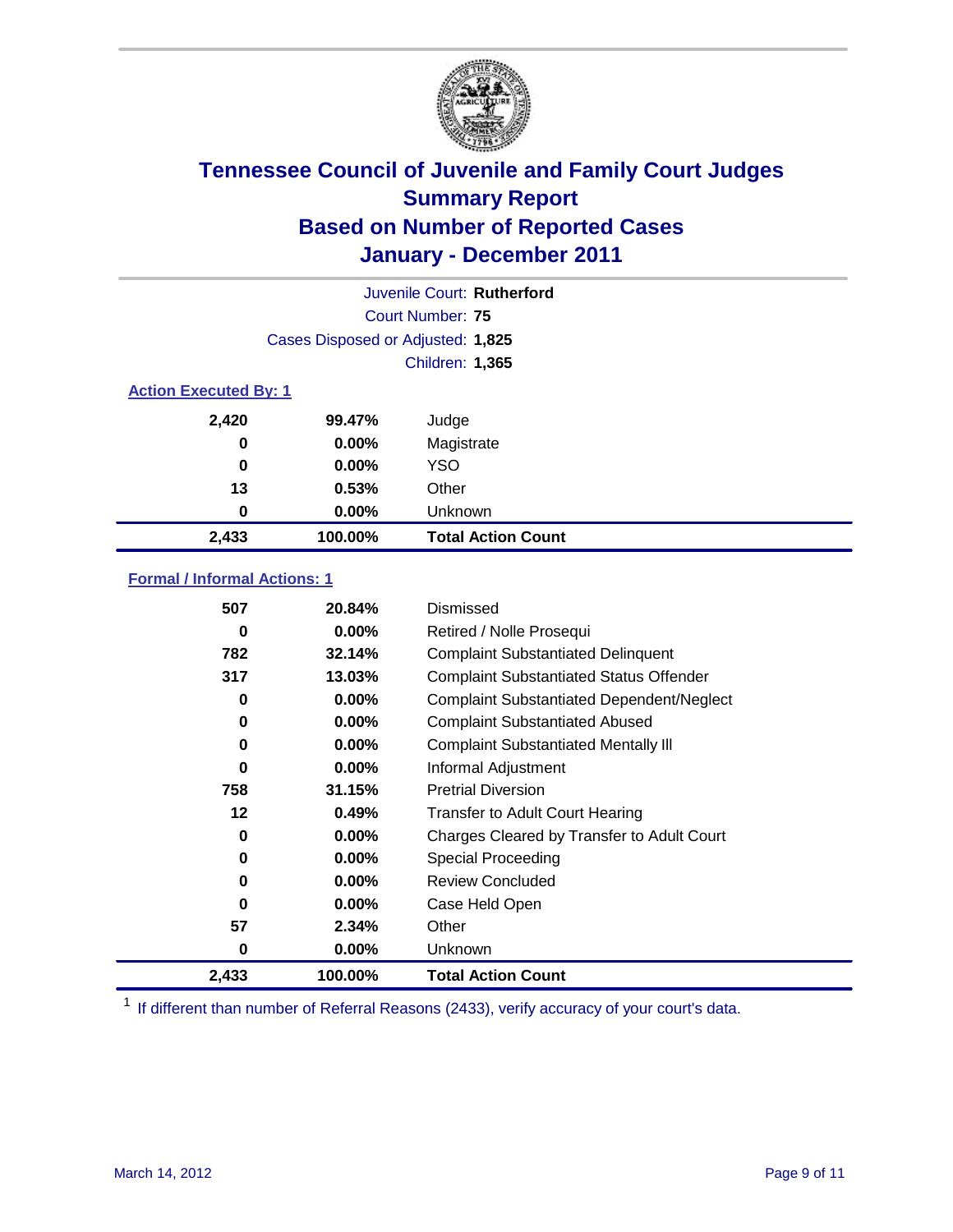

|                       |                                   | Juvenile Court: Rutherford                            |
|-----------------------|-----------------------------------|-------------------------------------------------------|
|                       |                                   | <b>Court Number: 75</b>                               |
|                       | Cases Disposed or Adjusted: 1,825 |                                                       |
|                       |                                   | Children: 1,365                                       |
| <b>Case Outcomes:</b> |                                   | There can be multiple outcomes for one child or case. |
| 477                   | 6.46%                             | <b>Case Dismissed</b>                                 |
| 0                     | 0.00%                             | Case Retired or Nolle Prosequi                        |
| 0                     | 0.00%                             | Warned / Counseled                                    |
| 575                   | 7.79%                             | <b>Held Open For Review</b>                           |
| 304                   | 4.12%                             | Supervision / Probation to Juvenile Court             |
| 1,365                 | 18.49%                            | <b>Probation to Parents</b>                           |
| 138                   | 1.87%                             | Referral to Another Entity for Supervision / Service  |
| 66                    | 0.89%                             | Referred for Mental Health Counseling                 |
| 52                    | 0.70%                             | Referred for Alcohol and Drug Counseling              |
| 51                    | 0.69%                             | <b>Referred to Alternative School</b>                 |
| 0                     | 0.00%                             | Referred to Private Child Agency                      |
| 0                     | 0.00%                             | Referred to Defensive Driving School                  |
| 82                    | 1.11%                             | Referred to Alcohol Safety School                     |
| 0                     | 0.00%                             | Referred to Juvenile Court Education-Based Program    |
| 0                     | 0.00%                             | Driver's License Held Informally                      |
| 0                     | 0.00%                             | <b>Voluntary Placement with DMHMR</b>                 |
| 0                     | 0.00%                             | <b>Private Mental Health Placement</b>                |
| 0                     | 0.00%                             | <b>Private MR Placement</b>                           |
| 1                     | 0.01%                             | Placement with City/County Agency/Facility            |
| 0                     | 0.00%                             | Placement with Relative / Other Individual            |
| 30                    | 0.41%                             | Fine                                                  |
| 451                   | 6.11%                             | <b>Public Service</b>                                 |
| 56                    | 0.76%                             | Restitution                                           |
| 0                     | 0.00%                             | <b>Runaway Returned</b>                               |
| 399                   | 5.40%                             | No Contact Order                                      |
| 0                     | 0.00%                             | Injunction Other than No Contact Order                |
| 41                    | 0.56%                             | <b>House Arrest</b>                                   |
| 3                     | 0.04%                             | <b>Court Defined Curfew</b>                           |
| 0                     | 0.00%                             | Dismissed from Informal Adjustment                    |
| 0                     | 0.00%                             | <b>Dismissed from Pretrial Diversion</b>              |
| 0                     | 0.00%                             | Released from Probation                               |
| 0                     | 0.00%                             | <b>Transferred to Adult Court</b>                     |
| 0                     | $0.00\%$                          | <b>DMHMR Involuntary Commitment</b>                   |